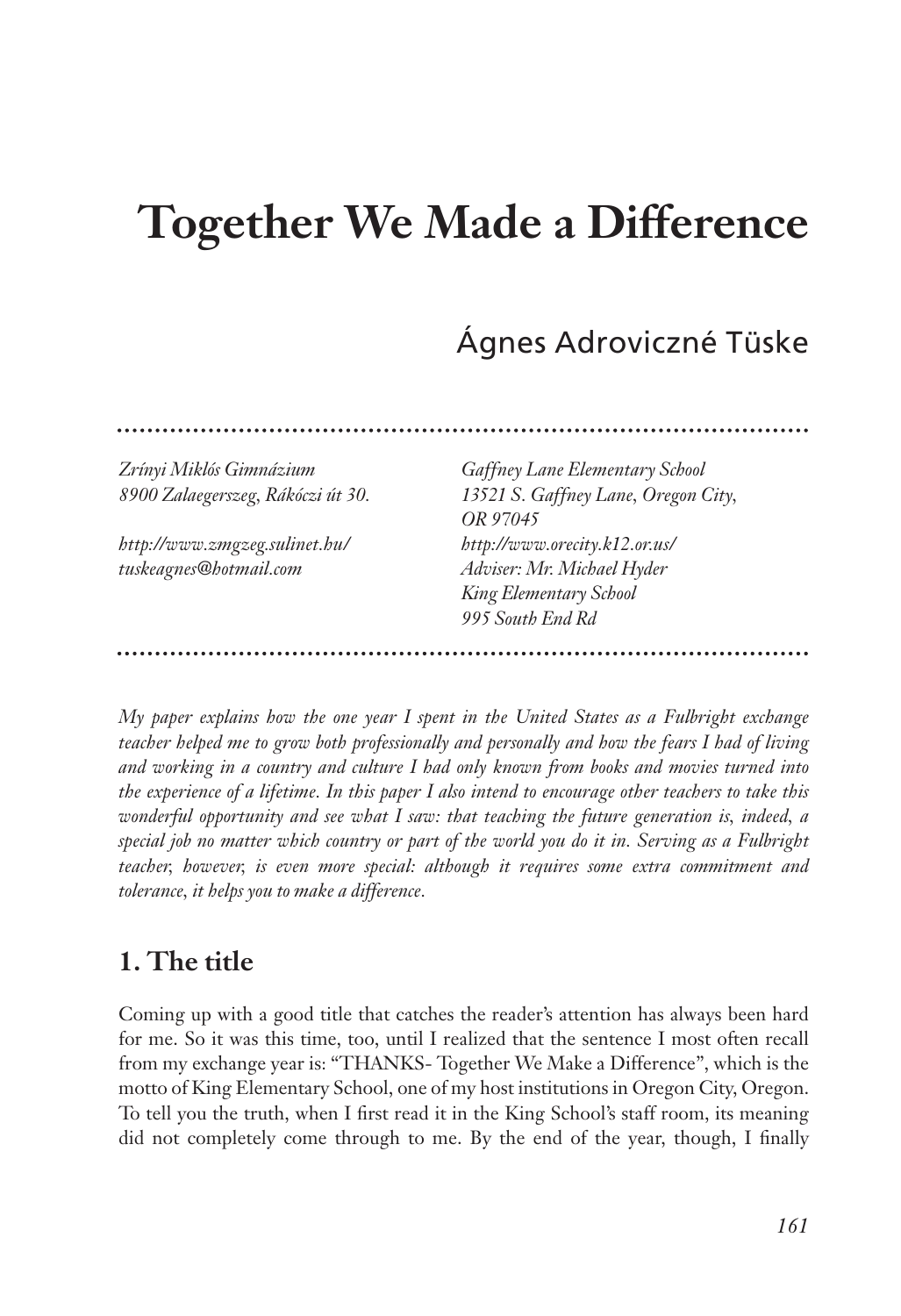understood what "making a difference" means according to the King School's "dictionary". My principals and teachers at both schools bore witness to this motto and helped me to realize that teaching should always include encouraging and supporting both students and colleagues. This has become my main objective in the work I have done since I returned from the United States.

As for the goals that I had set before going to the United States, they were to grow professionally as a teacher, to grow personally as a human being, and to represent my home country to the best of my ability. Well, it turned out that being a Fulbright exchange teacher was the best way to achieve those goals.

#### **2. The big surprise**

In 2006 I applied for the Fulbright teacher exchange program to teach in an American high school for a year. As a teacher of English, I could only apply for an ESOL teaching position. When I found out that E.S.O.L. stands for English for Speakers of Other Languages, and that I would have to teach students whose first language was Spanish or Russian, I became worried about the possible lack of a common language between the students and myself. Some time later, though, it turned out that the biggest surprise was still awaiting me.

In May of 2006, I discovered that I would be placed in an elementary school! This was, indeed, a big surprise. Elementary in Oregon means

kindergarten to sixth grade, which meant that I would be teaching students between 5 and 12 years of age. Well, it is a big difference if you compare that to teaching students between 14 and 18 years of age. Anyhow, my degree entitles me to teach elementary school, and my exchange partner is entitled to teach secondary school, so we both were ready for the big adventure.

#### **3. Professional and personal growth**

The first two months were the most difficult ones. That was the time when I felt lost in the "jungle" of paperwork, schedules, enrolling new students, and learning a totally different system of testing. By the end of the second month, though, I realized how useful the testing proved to be as it helped me to see what my ESOL students needed the most help with.

One of the best things about teaching in Oregon was that I had an assistant or - to put it formally- a "paraprofessional". Words cannot express how much they meant to me. I wrote "they" because I taught in two different elementary schools at the same time: three days in one and two days in the other. My assistants not only helped me with paperwork, testing, and translating – as one of them was from Peru, and he could translate for me with the Spanish-speaking parents – but they welcomed me as an American teacher from the very first moment. They were there for me whenever I needed them.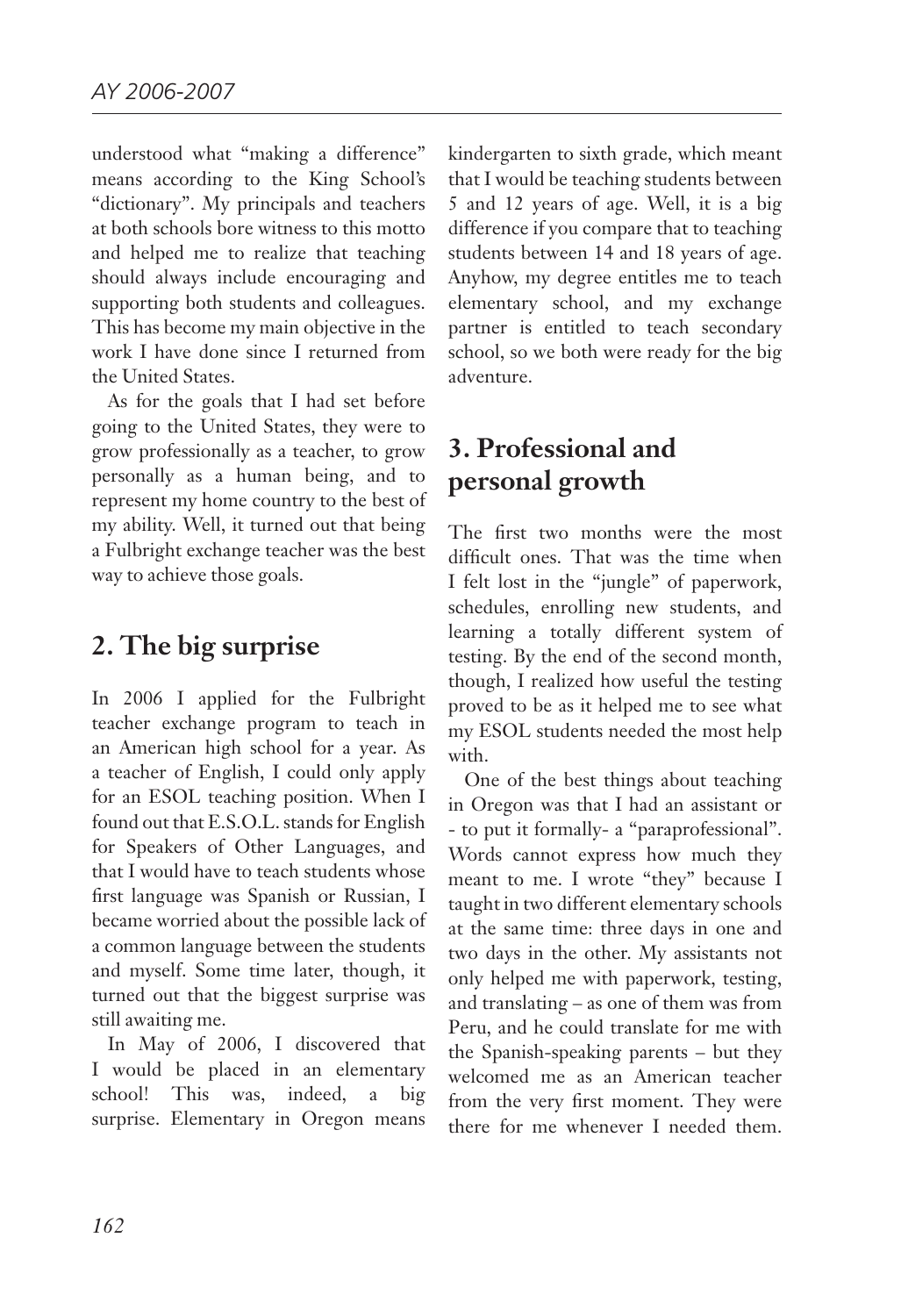Their professional and personal support, encouragement, and friendship were invaluable to me.

As time passed, I realized that the exchange was also a year-long postgraduate course as we had to attend Teacher Planning and Education Reform Days on a regular basis. While the Teacher Planning Days were a great opportunity to work together with colleagues who teach at the same grade level, gaining insight into the way American teachers cooperate and prepare their lesson plans, the Education Reform Days helped me to improve my skills in teaching writing. On these days we focused on a new approach to writing based on *Step Up to Writing* by Maureen E. Auman. I have been using these methods and benefiting from them in my daily work since then.

During my exchange I also completed two workshops that contributed to my professional growth: an assessment workshop for assessing ELL students and a class about the use of the Smart Board (e-board) in the ELL classroom, which I believe is the future of education. Last but not least, I also completed a Spanish language class at the local community college. This class reminded me how difficult it is to learn a foreign language, which I - as a foreign language teacher should always bear in mind.

The Fulbright program gave me the opportunity to visit other schools, as well. During the second half of the school year, I visited two other schools. I observed three classes in the Oregon City High School: an Oregon Literature class, an ESOL class, and a Reading Workshop class. I also went to Holcomb Elementary School, which is within the Oregon City School District, where I observed three ESOL classes with various age groups. I had conferences with the teachers both before and after the observation, which turned out to be a great experience. All in all, I found the school visits really useful because I think you can always learn something new by observing your fellow teachers.

As for my personal growth, this exchange greatly increased my understanding of cultural diversity, and it helped me to start my new life as a citizen of the world rather than just as a citizen of a country. This program made me realize that by teaching future generations you can really make a difference. My main teaching goal in the United States was to make the students understand what Senator J. William Fulbright emphasized, that without mutual understanding between the nations there is no future for us. And the best possible way to reach that goal was to be a Fulbright exchange teacher, representing the values of the Fulbright Commission.

#### **4. Community activities**

I feel really lucky to be able to report on two newspaper articles and an appearance I made at a School Board Meeting. In November 2006, a local newspaper asked me for an interview, in which both my exchange partner and I were asked questions about the Fulbright Program and about the experiences we had. The title of the article was *Gaffney and King Host Teacher from Hungary- Dispatch from Hungary: OC Teacher Thrives* and it was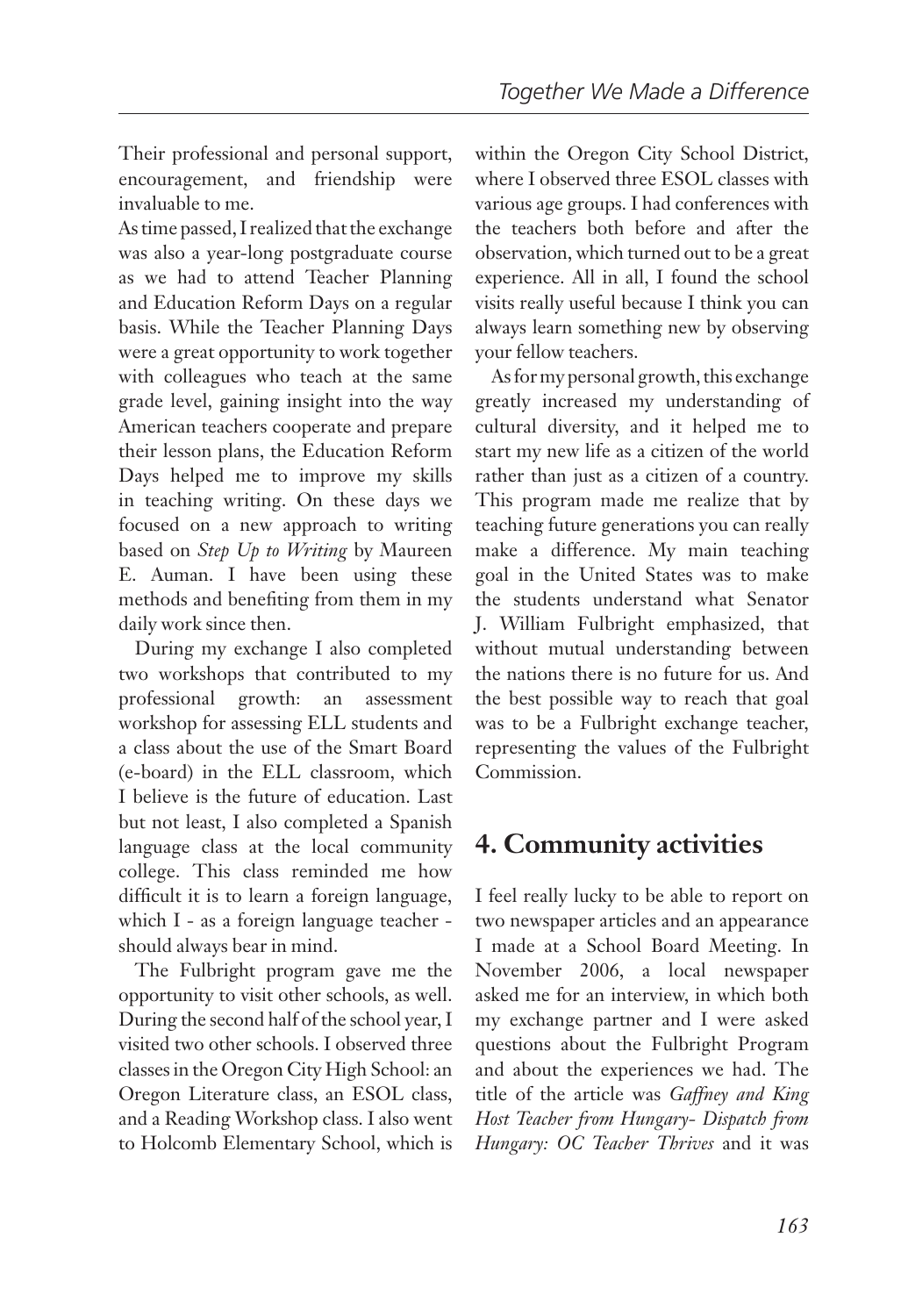published in *Upfront*. A couple of months later, on March 8, 2007, Portland's major daily newspaper, *The Oregonian,* published an article entitled *Oregon City Teacher and Hungarian in Job Swap*. This article focused on the differences between the Hungarian and American educational systems.

Last but not least, in October 2006, I was asked to appear at the School Board Meeting of the Oregon City School District, where I had the chance to talk about the Fulbright Program and to answer some questions about the Hungarian school system. It was broadcast on a local TV network, as a result of which many parents could receive information about the exchange.

I am really thankful to both newspapers and to the School Board for this opportunity because they also greatly contributed to making more and more people familiar with the Fulbright program and the opportunities it provides.

## **5. An unofficial ambassador**

Being an "ambassador" of my home country, I found it really important to be involved in as many activities as possible both inside and outside the classroom.

As a Fulbright teacher, I found that sharing information about my home country and culture was a significant part of my job. Fortunately, my husband, a high school P.E. teacher, found employment as a P.E. teacher in one of the schools where I worked, which I think was just another

miracle in our life that year, so he and I had the opportunity to give a presentation about Hungary to the staff at both schools. Our presentation aimed at providing the American teachers with information about Hungary, its culture and history, the Hungarian language, the famous cuisine (we prepared some typical Hungarian foods to taste), and the Hungarian educational system. All the presentations were received with great interest and lots of questions. Our colleagues were pleased to learn more about another culture from people with first-hand experiences.

Seeing how positively the staff received our presentation, I felt the need to share more about my culture with other students and with their parents, as well. As a result, Hungary became one of the countries at King School's 'Around the World Literacy Night' event in April. With this event students and their parents had the chance to read about Hungary, to listen to Hungarian music, to make a Hungarian flag, to find Hungary on the globe, to look at photos and pictures about Hungary, and to ask me and my husband questions about Hungary. I was pleased to see how interested our students and their parents were in learning more about a different culture.

Last but not least, at the end of the school year I suggested to my ESOL students that we should do a *Learn About Hungary Project*. Thus, we did research on the web, we went to libraries to find books about Hungary, we read Hungarian folktales in English, we learned a song in Hungarian, and we made posters so that they could share what they had learned.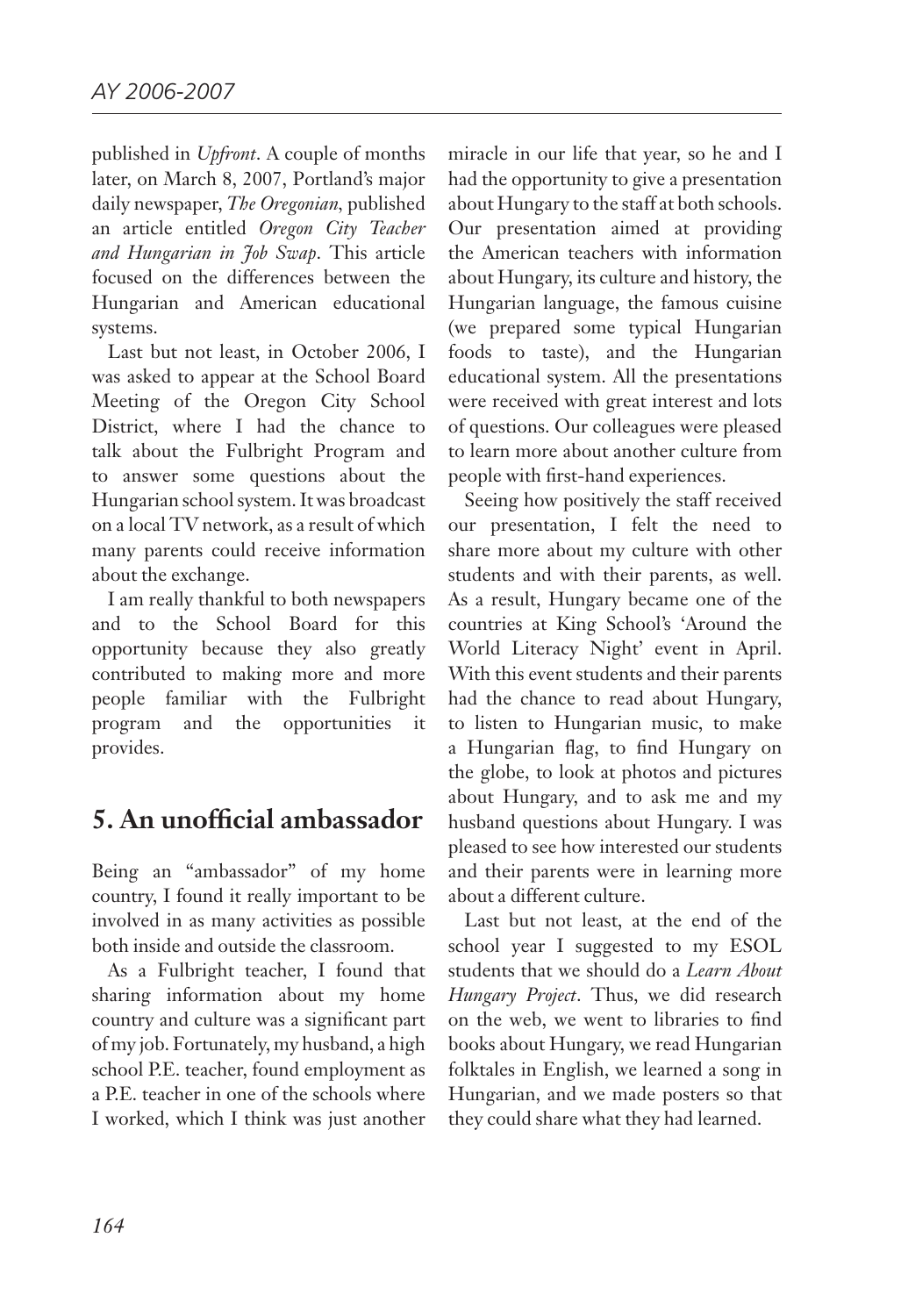Being a Fulbright teacher, I found it also essential to share my culture with the local community in the United States. As for the people in our neighborhood and the colleagues with whom we became closer friends, we thought the best way to affect their understanding of our country would be to invite them into our home to have a typical Hungarian meal together while having meaningful conversations with them. All our guests were pleased to have a "taste" of Hungary.

#### **6. Final thoughts**

This year has enriched my life with new experiences, new friends, and a new thirst for knowledge. I am certain that I will be able to utilize this experience in all areas of my life: let it be family, work, or creating new relationships. I think I have become more tolerant and understanding towards other people, and I have also become a better teacher, having learned new methods and strategies. Finally, this year has helped me to get to know myself much better, as well.

I plan to continue my life as a "Fulbrighter" from now on. I am planning to attend Fulbright meetings and